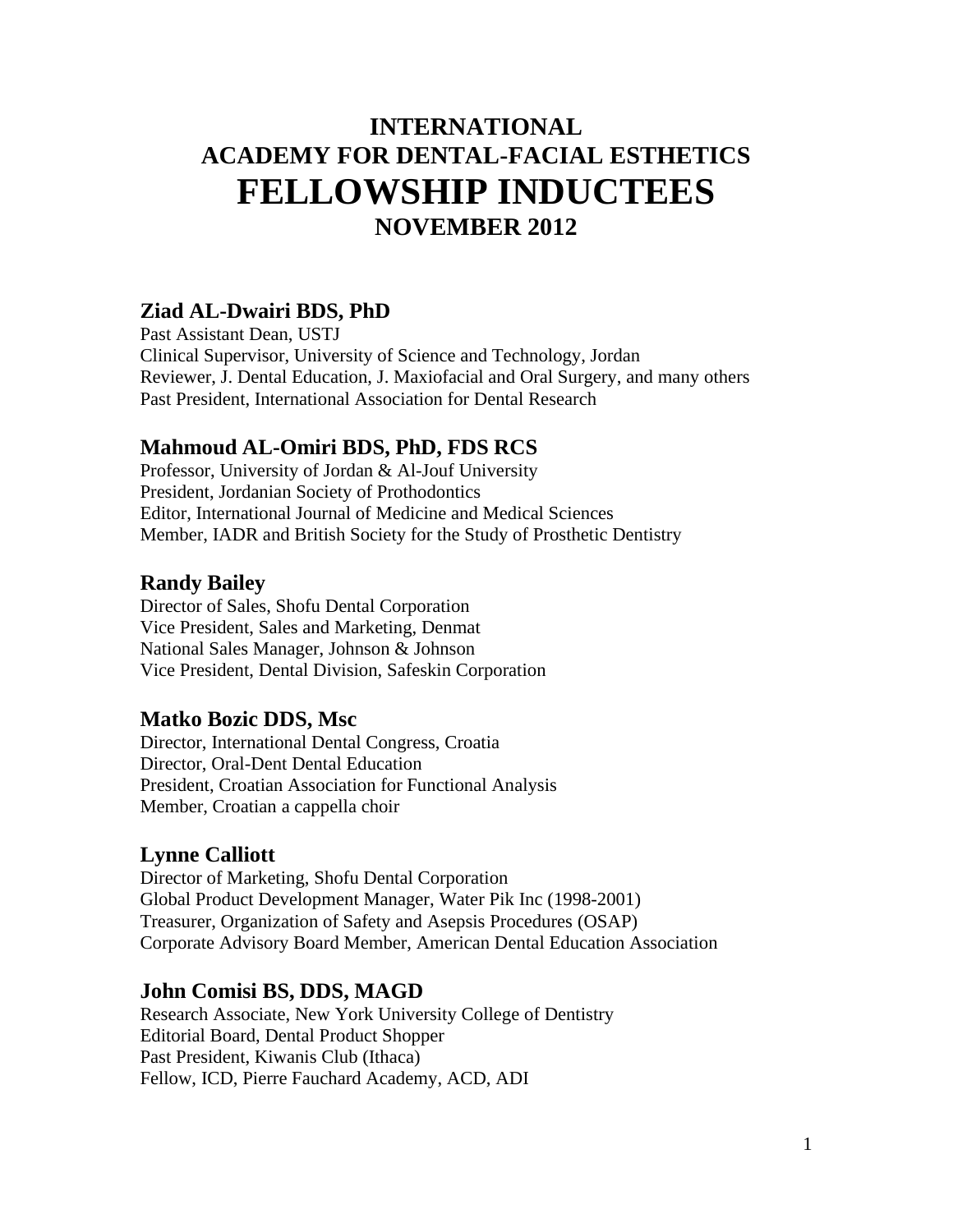## **Jeremy Cooper BDS, MFGDP RCS**

Faculty, General Dental Practitioners Committee Member, Dental Restorative Society of Manchester Board Member, Dental Post Graduate Society of Manchester Past Chair, Friends of Hebrew University

#### **Nicholas Dilworth BSc (Hons)**

Chief Executive Officer, Practice Plan Group Director, Practice Plan Insurance Limited Finalist, Ernst & Young Entrepreneur of the Year Award (2012) Launched Business of Dentistry Magazine

#### **Bruce Freund BSc, DDS, MSc**

Clinical Instructor- Dept of Prosthodontics, NYU College of Dentistry Co-founder & CEO, American Academy of Facial Cosmetics Certified trainer, Botox, Juvederm, Dysport, Restaylane, Perlane Clinical Instructor, Bergen County Dental Society

### **David Garber BDS, DMD**

Clinical Professor, Oral Rehabilitation & Periodontics, Medical College of Georgia Clinical Professor, Prosthodontics, Louisiana State University Medical Center Adjunct Professor, Restorative Dentistry, UTHSC San Antonio Co-editor in Chief, Journal of Esthetic Dentistry

#### **Auriel Gibson BDS (Hons), MSc, FDS, MGDS RCS (Eng), FFGDP**

Founding member, Independent Dentistry Committee Past President, British Society for General Dental Surgery Tutor, Restorative Dentistry, Faculty General Dental Practice (UK) Fellow, Pierre Fauchard Society

#### **Steven Goldberg BS, DDS**

Inventor, Dental Vibe (US patent awarded 2010) Board Member, International Association for the Study of Pain Numerous appearances on Fox News, ABC News, CBS News, NBC News Accomplished percussionist with performances at Carnegie Hall

#### **Deborah Lyle RDH, BSc, MSc**

Director of Professional and Clinical Affairs, Water Pik Inc President Elect, IADR/AADR Oral Health Research Group Chair, Council on Research, American Dental Hygienists Association Editorial Board, Journal of Dental Hygiene, RDH Journal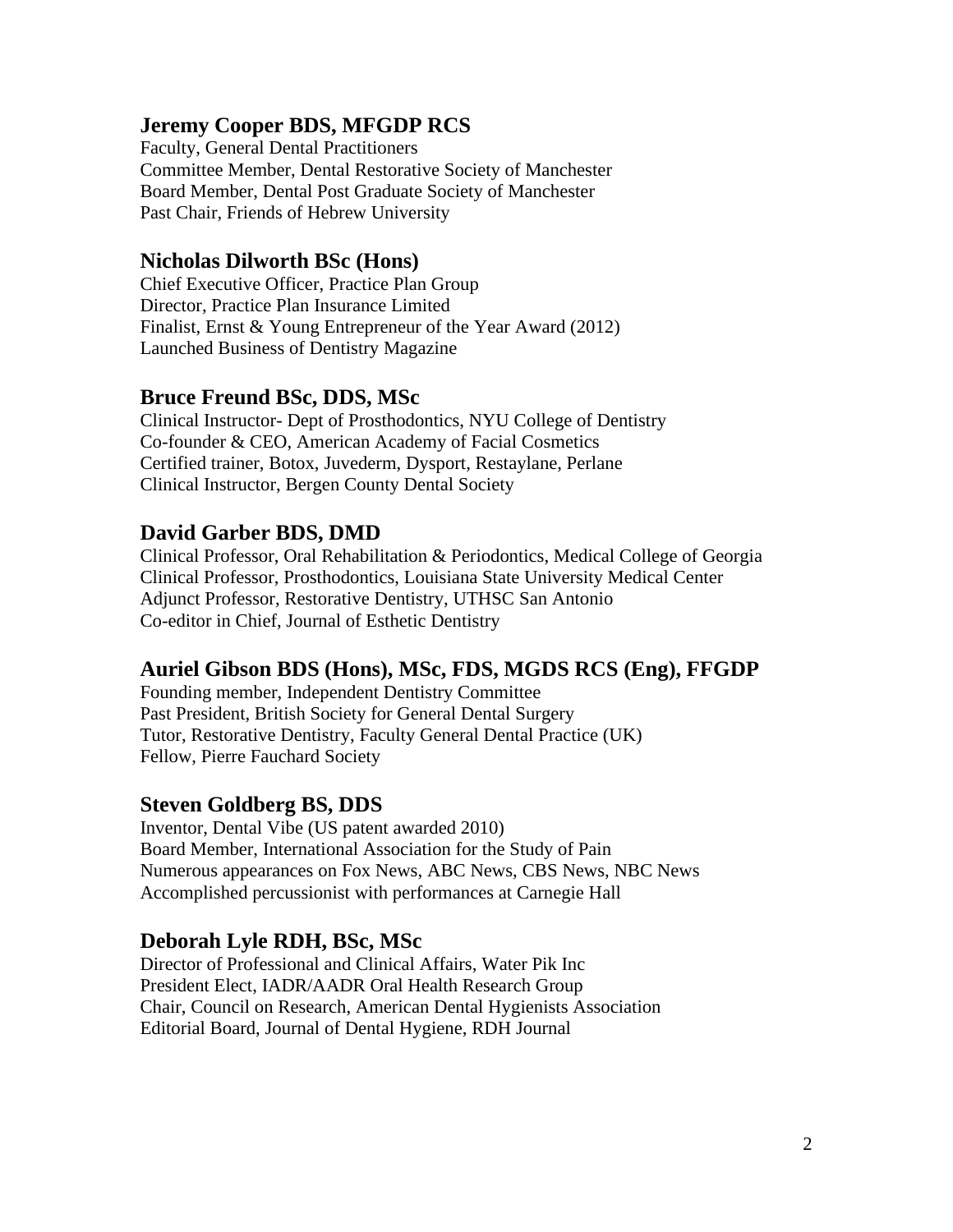### **Mousa Marashdeh BDS, MSc, PhD**

Assistant Professor, Prosthodontics, University of Science & Technology, Jordan Visiting Consultant, Oral Implantology/KSA Examiner, Royal College of Surgeons (Ireland) Member, IADR

#### **Andrew McDonnell BDS, MFDS RCS, DRDP**

Faculty, Restorative and Esthetic Dentistry, University Dental Hospital, Cardiff Faculty, Oral Surgery, Royal Gwent Hospital, Newport Member, International Team Implantology (UK and Ireland) Clinical Advisor, Southern Cross Dental Laboratory

## **Wahib Moussa DDS, MS**

Past Chair & Professor, Prosthodontics, Alexandria University Faculty of Dentistry Visiting Professor, Temple University Visiting Professor, Removable Prosthodontics, SUNY Buffalo Chair, Egyptian Implants and Esthetics Society

## **Wolfgang Muhlbauer BA, PhD**

President, Dental Material Gesellschaft mbH Graduate, Heidelberg University Doctorate from the University of Delaware Board Member, Association of German Dental Manufacturers

## **Les Rykiss BSc, DMD**

Faculty, Restorative Dentistry, University of Manitoba Communications Committee, Manitoba Dental Association Associate Fellow, World Clinical Laser Institute President, Alpha Omega Fraternity

## **Dragos Sandulescu DDS**

Faculty, Department of Prosthodontics, Fairleigh Dickinson Dental School Certified Dental Technician with a specialty in ceramics Graduate, New York University School of Dentistry Member, American Academy of Cosmetic Dentistry

## **John Scott BS**

President, Air Techniques Board of Directors, Dental Trade Alliance Corporate Council, American Dental Education Association Advisory Board, UConn Dental School